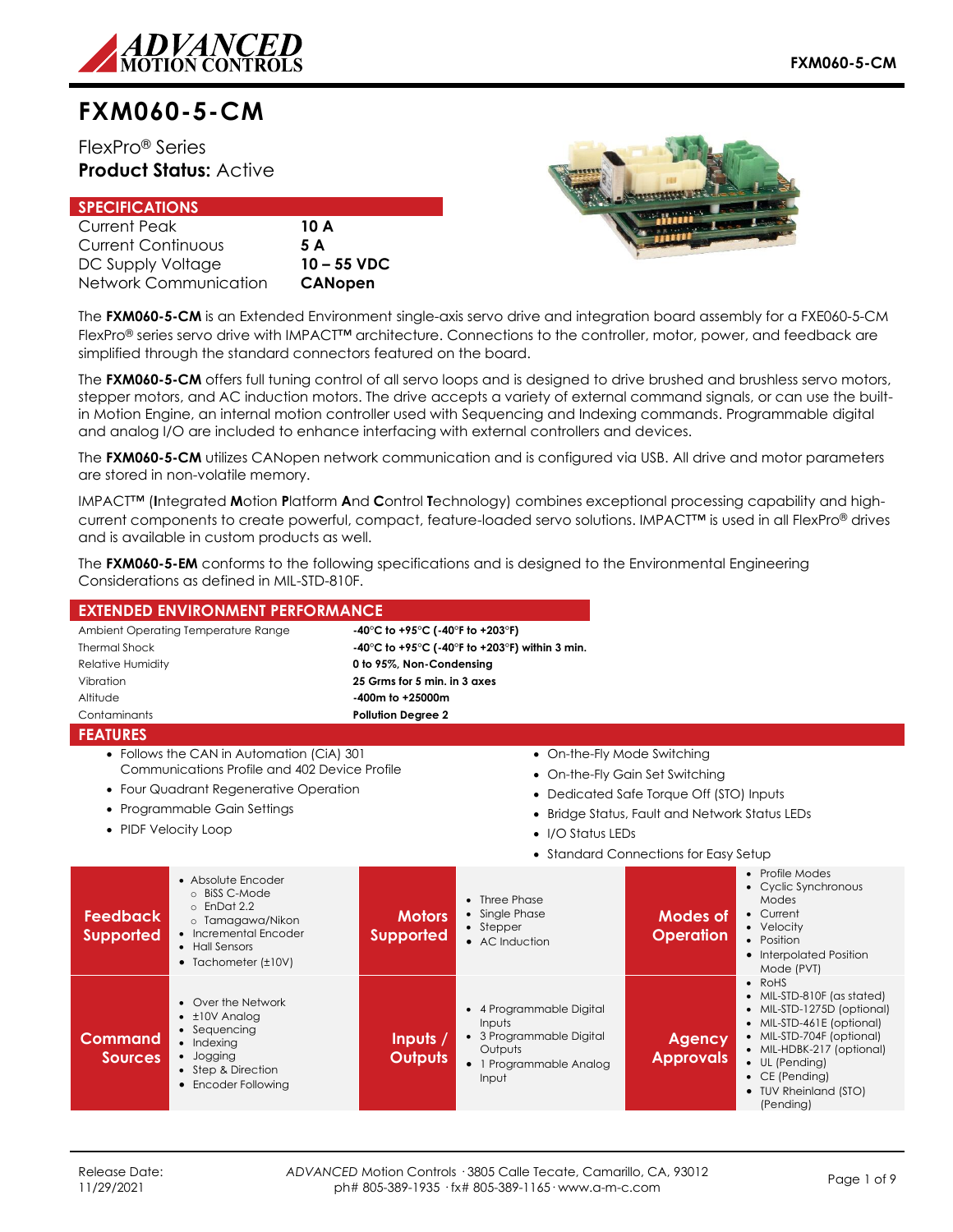

## **BLOCK DIAGRAM**



## **INFORMATION ON APPROVALS AND COMPLIANCES**

| RoHS<br>Compliant    | The RoHS Directive restricts the use of certain substances including lead, mercury, cadmium, hexavalent<br>chromium and halogenated flame retardants PBB and PBDE in electronic equipment. |
|----------------------|--------------------------------------------------------------------------------------------------------------------------------------------------------------------------------------------|
| MIL-STD-810F         | Environmental Engineering Considerations and Laboratory Tests - (as stated)                                                                                                                |
| <b>MIL-STD-1275D</b> | Characteristics of 28 Volt DC Electrical Systems in Military Vehicles – (optional)                                                                                                         |
| MIL-STD-461E         | Requirements for the Control of Electromagnetic Interference Characteristics of Subsystems and<br>Equipment - (optional)                                                                   |
| MIL-STD-704F         | Aircraft Electric Power Characteristics - (optional)                                                                                                                                       |
| MII-HDBK-217         | Reliability Prediction of Electronic Equipment (MTBF) – (optional)                                                                                                                         |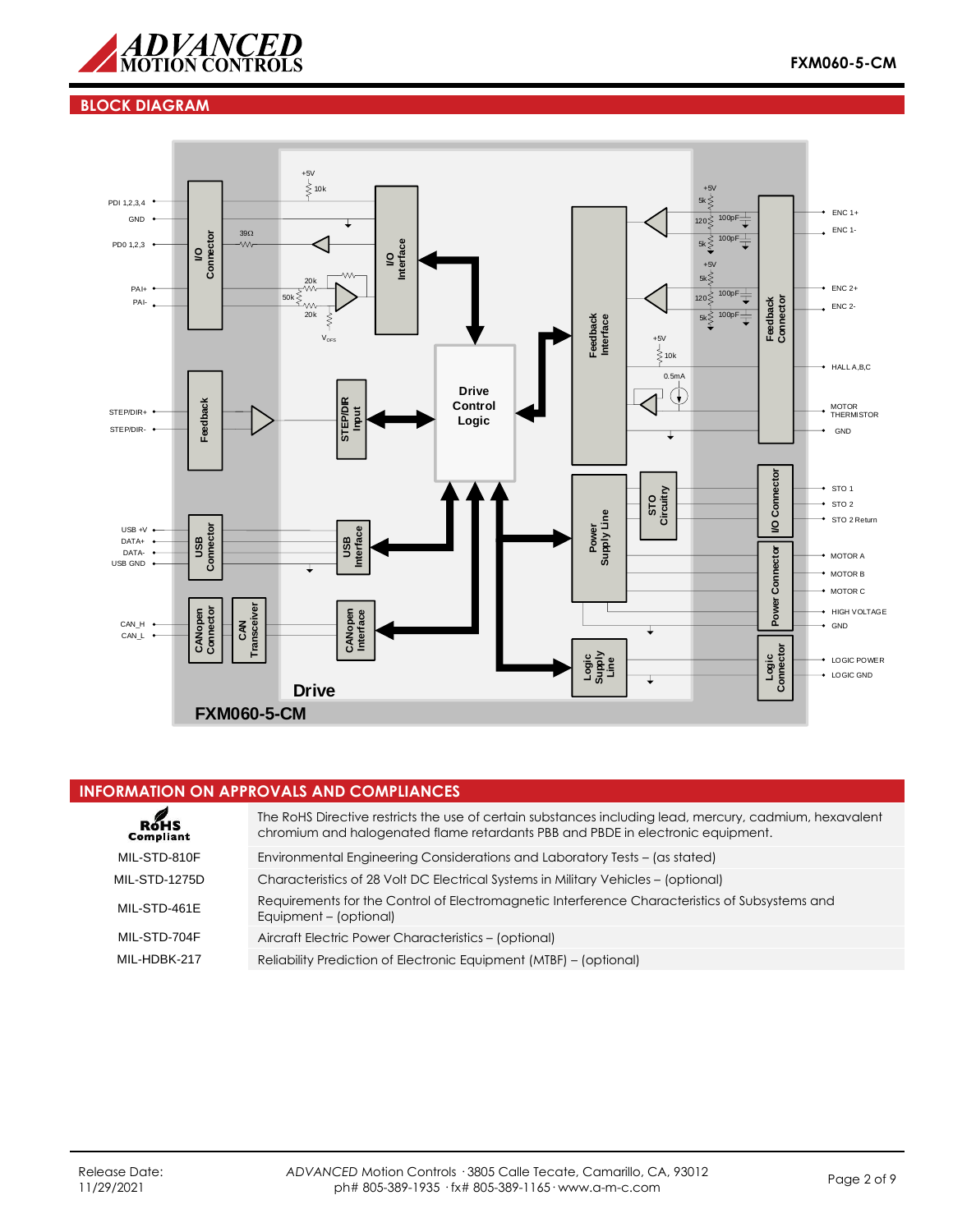

## **SPECIFICATIONS**

| <b>Electrical Specifications</b>                    |                              |                                                                                                                                                                    |  |  |  |
|-----------------------------------------------------|------------------------------|--------------------------------------------------------------------------------------------------------------------------------------------------------------------|--|--|--|
| <b>Description</b>                                  | <b>Units</b>                 | Value                                                                                                                                                              |  |  |  |
| Nominal DC Supply Input Range                       | <b>VDC</b>                   | $12 - 48$                                                                                                                                                          |  |  |  |
| DC Supply Input Range                               | <b>VDC</b>                   | $10 - 55$                                                                                                                                                          |  |  |  |
| DC Supply Undervoltage                              | <b>VDC</b>                   | 8                                                                                                                                                                  |  |  |  |
| DC Supply Overvoltage                               | <b>VDC</b>                   | 58                                                                                                                                                                 |  |  |  |
| Logic Supply Input Range (optional)                 | <b>VDC</b>                   | $10 - 55$                                                                                                                                                          |  |  |  |
| Safe Torque Off Voltage (Default)                   | <b>VDC</b>                   | 5                                                                                                                                                                  |  |  |  |
| Maximum Peak Current Output1                        | A (Arms)                     | 10(7.07)                                                                                                                                                           |  |  |  |
| Maximum Continuous Current Output <sup>2</sup>      | A (Arms)                     | 5(5)                                                                                                                                                               |  |  |  |
| <b>Bus Capacitance<sup>3</sup></b>                  | μF                           | 52.8                                                                                                                                                               |  |  |  |
| <b>Efficiency at Rated Power</b>                    | %                            | 99                                                                                                                                                                 |  |  |  |
| Maximum Continuous Output Power                     | W                            | 272                                                                                                                                                                |  |  |  |
| Maximum Power Dissipation at Continuous Current     | W                            | 3                                                                                                                                                                  |  |  |  |
| Minimum Load Inductance (line-to-line) <sup>4</sup> | μH                           | 150 (@ 48VDC supply); 75 (@24VDC supply); 40 (@12VDC supply)                                                                                                       |  |  |  |
| Switching Frequency                                 | kHz                          | 20                                                                                                                                                                 |  |  |  |
| Maximum Output PWM Duty Cycle                       | %                            | 83                                                                                                                                                                 |  |  |  |
|                                                     |                              | <b>Control Specifications</b>                                                                                                                                      |  |  |  |
| <b>Description</b>                                  | <b>Units</b>                 | Value                                                                                                                                                              |  |  |  |
| Communication Interfaces                            | $\sim$                       | CANopen (USB for configuration)                                                                                                                                    |  |  |  |
| <b>Command Sources</b>                              | $\overline{\phantom{a}}$     | ±10 V Analog, Over the Network, Sequencing, Indexing, Jogging, Step &<br>Direction, Encoder Following                                                              |  |  |  |
| Feedback Supported                                  |                              | Absolute Encoder (BiSS C-Mode, EnDat 2.2, Tamagawa/Nikon), Incremental<br>Encoder, Hall Sensors, Auxiliary Incremental Encoder, Tachometer (±10V)                  |  |  |  |
| Commutation Methods                                 |                              | Sinusoidal, Trapezoidal                                                                                                                                            |  |  |  |
| Modes of Operation                                  |                              | Profile Modes, Cyclic Synchronous Modes, Current, Velocity, Position,<br>Interpolated Position Mode (PVT)                                                          |  |  |  |
| Motors Supported <sup>5</sup>                       |                              | Three Phase (Brushless Servo), Single Phase (Brushed Servo, Voice Coil, Inductive<br>Load), Stepper (2- or 3-Phase Closed Loop), AC Induction (Closed Loop Vector) |  |  |  |
| <b>Hardware Protection</b>                          |                              | 40+ Configurable Functions, Over Current, Over Temperature (Drive & Motor),<br>Over Voltage, Short Circuit (Phase-Phase & Phase-Ground), Under Voltage             |  |  |  |
| Programmable Digital Inputs/Outputs                 | $\overline{\phantom{a}}$     | 4/3                                                                                                                                                                |  |  |  |
| Programmable Analog Inputs/Outputs                  | $\overline{\phantom{a}}$     | 1/0                                                                                                                                                                |  |  |  |
| Primary I/O Logic Level                             | $\overline{\phantom{a}}$     | 5 VDC, not isolated                                                                                                                                                |  |  |  |
| Current Loop Sample Time                            | μS                           | 50                                                                                                                                                                 |  |  |  |
| Velocity Loop Sample Time                           | μS                           | 100                                                                                                                                                                |  |  |  |
| Position Loop Sample Time                           | μS                           | 100                                                                                                                                                                |  |  |  |
| Maximum Encoder Frequency                           | MHz                          | 20 (5 pre-quadrature)                                                                                                                                              |  |  |  |
|                                                     |                              | <b>Mechanical Specifications</b>                                                                                                                                   |  |  |  |
| Description                                         | Units                        | Value                                                                                                                                                              |  |  |  |
| Size $(H \times W \times D)$                        | $mm$ (in)                    | 50.8 x 25.4 x 22.0 (2.00 x 1.00 x 0.86)                                                                                                                            |  |  |  |
| Weight                                              | $g$ (oz)                     | 34(1.2)                                                                                                                                                            |  |  |  |
| Ambient Operating Temperature Range <sup>6</sup>    | °C (°F)                      | $-40 - 95$ $(-40 - 203)$                                                                                                                                           |  |  |  |
| Storage Temperature Range                           | $^{\circ}$ C ( $^{\circ}$ F) | $-50 - 100$ ( $-58 - 212$ )                                                                                                                                        |  |  |  |
| <b>Thermal Shock</b>                                | °C (°F)                      | $-40 - 95$ ( $-40 - 203$ ) within 3 min                                                                                                                            |  |  |  |
| <b>Relative Humidity</b>                            |                              | 0-95%, non-condensing                                                                                                                                              |  |  |  |
| Vibration                                           | Grms                         | 25 for 5 minutes in 3 axes                                                                                                                                         |  |  |  |
| Altitude                                            | m                            | $-400 - 25000$                                                                                                                                                     |  |  |  |
| Contaminants                                        | $\overline{\phantom{a}}$     | Pollution Degree 2                                                                                                                                                 |  |  |  |
| P1 CANopen COMMUNICATION CONNECTOR                  | $\overline{\phantom{a}}$     | 6-pin, 1.0mm spaced single row vertical header                                                                                                                     |  |  |  |
| P2 USB CONNECTOR                                    | $\sim$                       | USB Type C, vertical entry                                                                                                                                         |  |  |  |
| P3 IO and LOGIC CONNECTOR                           | $\sim$                       | 20-pin, 1.0mm spaced dual row vertical header                                                                                                                      |  |  |  |
| P4 FEEDBACK CONNECTOR                               | $\overline{\phantom{a}}$     | 30-pin, 1.0mm spaced dual row vertical header                                                                                                                      |  |  |  |
| P5 POWER CONNECTOR                                  | $\sim$                       | 2-port, 3.5mm spaced vertical entry screw terminal                                                                                                                 |  |  |  |
| P6 MOTOR POWER CONNECTOR                            |                              | 3-port, 3.5mm spaced vertical entry screw terminal                                                                                                                 |  |  |  |

**Notes**<br>1. Capable of supplying drive rated peak current for 2 seconds with 10 second foldback to continuous value. Longer times are possible with lower current limits.<br>2. Continuous A<sub>rms</sub> value attainable when RMS Charge

3. Applications with a supply voltage higher than 30VDC require a minimum external decoupling capacitance of 470µF / 100V added across HV and POWER GND.

4. Lower inductance is acceptable for bus voltages well below maximum. Use external inductance to meet requirements.<br>5. Maximum motor speed for stepper motors is 600 RPM. Consult the hardware installation manual for 2-phas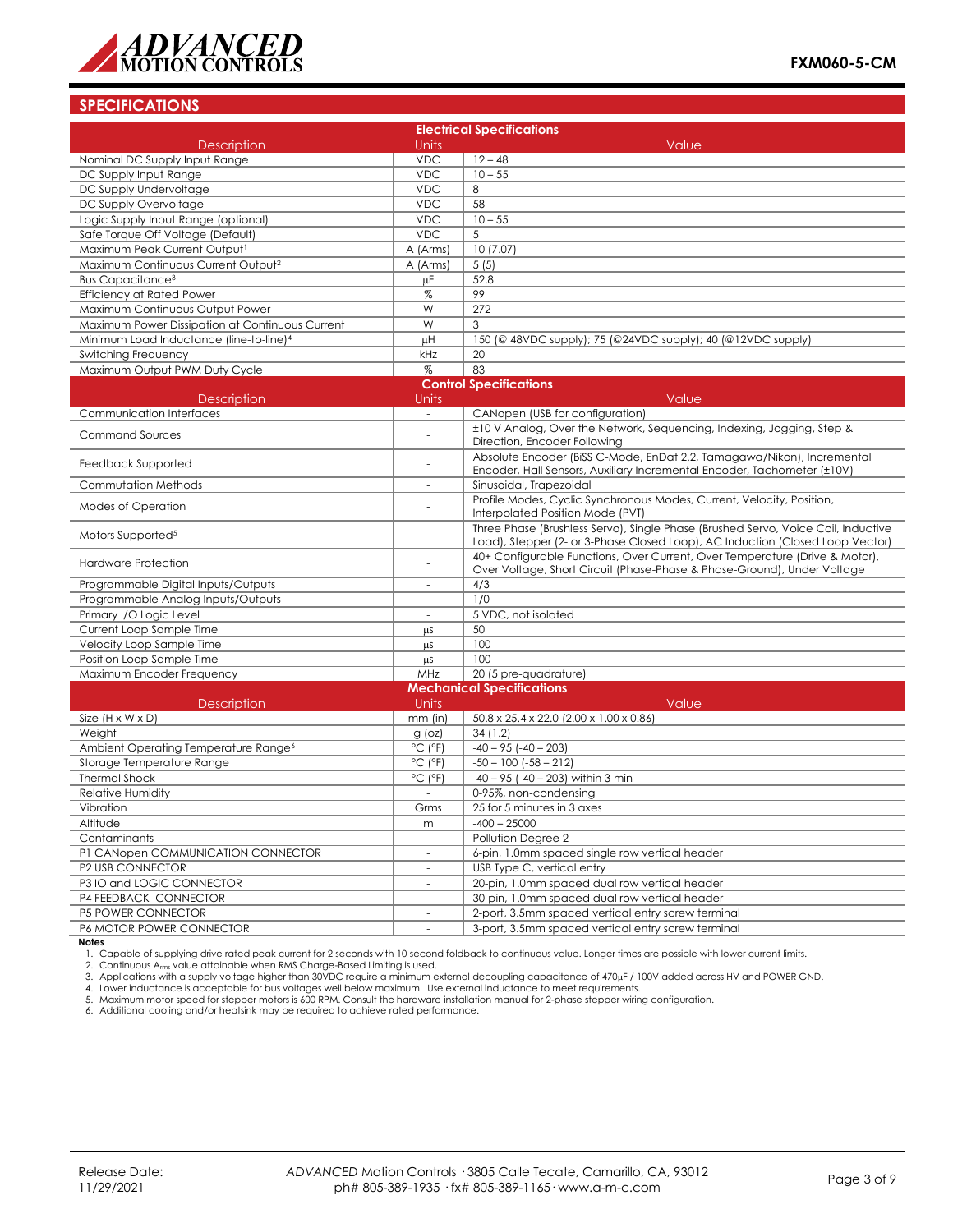

## **PIN FUNCTIONS**

| P1 - CANopen Communication Connector                 |                                  |             |                                                                   |                            |                          |  |  |
|------------------------------------------------------|----------------------------------|-------------|-------------------------------------------------------------------|----------------------------|--------------------------|--|--|
| Pin                                                  |                                  | <b>Name</b> |                                                                   | <b>Description / Notes</b> | 1/O                      |  |  |
|                                                      | CAN H                            |             | CAN_H bus line (dominant high)                                    |                            | I/O                      |  |  |
| 2                                                    | CAN L                            |             | CAN_L bus line (dominant low)                                     |                            | I/O                      |  |  |
| 3                                                    | CAN L                            |             | CAN_L bus line (dominant low)                                     |                            | I/O                      |  |  |
| 4                                                    | CAN H                            |             | CAN_H bus line (dominant high)                                    |                            | I/O                      |  |  |
| 5                                                    | <b>GND</b>                       |             | Ground                                                            |                            | <b>GND</b>               |  |  |
| 6                                                    | <b>SHIELD</b>                    |             | CAN shield                                                        |                            | $\overline{\phantom{a}}$ |  |  |
|                                                      | <b>Connector Information</b>     | header      | 6-pin, 1.0mm spaced single row vertical                           |                            |                          |  |  |
| Molex: 5013300600<br><b>Mating Connector Details</b> |                                  |             | 3 CAN L<br>CAN_H 4<br>$GND$ 5 -<br>2 CAN L<br>1 CAN H<br>SHIELD 6 |                            |                          |  |  |
|                                                      | <b>Mating Connector Included</b> | No.         |                                                                   |                            |                          |  |  |

| <b>P2-USB Connector</b>          |                                      |                            |     |  |  |  |  |
|----------------------------------|--------------------------------------|----------------------------|-----|--|--|--|--|
| Pin                              | Name                                 | <b>Description / Notes</b> | 1/O |  |  |  |  |
| <b>Connector Information</b>     | USB Type C port                      |                            |     |  |  |  |  |
| <b>Mating Connector Details</b>  | Standard Type C USB connection cable |                            |     |  |  |  |  |
| <b>Mating Connector Included</b> | <b>No</b>                            | hann                       |     |  |  |  |  |

| P3-I/O and Logic Connector |                                  |                  |                                             |                                                                                                                                            |               |
|----------------------------|----------------------------------|------------------|---------------------------------------------|--------------------------------------------------------------------------------------------------------------------------------------------|---------------|
| Pin                        |                                  | <b>Name</b>      |                                             | <b>Description / Notes</b>                                                                                                                 | 1/O           |
|                            | $PDI-1$                          |                  | General Purpose Programmable Digital Input  |                                                                                                                                            |               |
| $\overline{2}$             | $PDI-2$                          |                  | General Purpose Programmable Digital Input  |                                                                                                                                            |               |
| 3                          | $PDI-3$                          |                  | General Purpose Programmable Digital Input  |                                                                                                                                            |               |
| $\overline{4}$             | $PDI-4$                          |                  | General Purpose Programmable Digital Input  |                                                                                                                                            |               |
| 5                          | PDO-1                            |                  |                                             | General Purpose Programmable Digital Output (TTL/8mA)                                                                                      | $\circ$       |
| 6                          | PDO-2                            |                  |                                             | General Purpose Programmable Digital Output (TTL/8mA)                                                                                      | $\circ$       |
| $\overline{7}$             | PDO-3                            |                  |                                             | General Purpose Programmable Digital Output (TTL/8mA)                                                                                      | $\Omega$      |
| 8                          | <b>GND</b>                       |                  | Ground.                                     |                                                                                                                                            | <b>GND</b>    |
| 9                          | +5V USER                         |                  | +5V Supply Output. Short-circuit protected. | (300ma total load capacity shared between P3-9, P4-1, P4-13, and P4-21)                                                                    | $\circ$       |
| 10                         | <b>GND</b>                       |                  | Ground.                                     |                                                                                                                                            | <b>GND</b>    |
| 11                         | $PA -1+$                         |                  |                                             | General Purpose Differential Programmable Analog Input or Reference Signal Input.                                                          |               |
| 12                         | $PAI-1-$                         |                  | ±10VDC Range (12-bit Resolution)            |                                                                                                                                            |               |
| 13                         | STO-1 INPUT                      |                  | Safe Torque Off-Input 1                     |                                                                                                                                            |               |
| 14                         | <b>STO RETURN</b>                |                  | Safe Torque Off Return                      |                                                                                                                                            | <b>STORET</b> |
| 15                         | STO-2 INPUT                      |                  | Safe Torque Off-Input 2                     |                                                                                                                                            |               |
| 16                         | <b>STO RETURN</b>                |                  | Safe Torque Off Return                      |                                                                                                                                            | <b>STORET</b> |
| 17                         | RESERVED / NC                    |                  | Reserved.                                   |                                                                                                                                            |               |
| 18                         | <b>GND</b>                       |                  | Ground.                                     |                                                                                                                                            | <b>GND</b>    |
| 19                         | <b>LOGIC PWR</b>                 |                  | Logic Supply Input (10 - 55VDC) (optional)  |                                                                                                                                            |               |
| 20                         | LOGIC GND                        |                  | Ground                                      |                                                                                                                                            | <b>GND</b>    |
|                            | <b>Connector Information</b>     | header           | 20-pin, 1.0mm spaced dual row vertical      | GND 10<br>12 PAI-1-<br>GND 8<br>14 STO RETURN<br>PDO-2 6<br>16 STO RETURN<br>$PDI-4$ 4<br>18 GND<br>PDI-2 2<br>20 LOGIC GND                |               |
|                            | <b>Mating Connector Details</b>  | Molex: 501892010 |                                             |                                                                                                                                            |               |
|                            | <b>Mating Connector Included</b> | <b>No</b>        |                                             | PDI-1 1<br>19 LOGIC PWR<br>PDI-3 3<br>- 17 RESERVED /NC<br>PDO-1 5<br>15 STO-2 INPUT<br>PDO-3<br>13 STO-1 INPUT<br>+5V USER 9<br>11 PAI-1+ |               |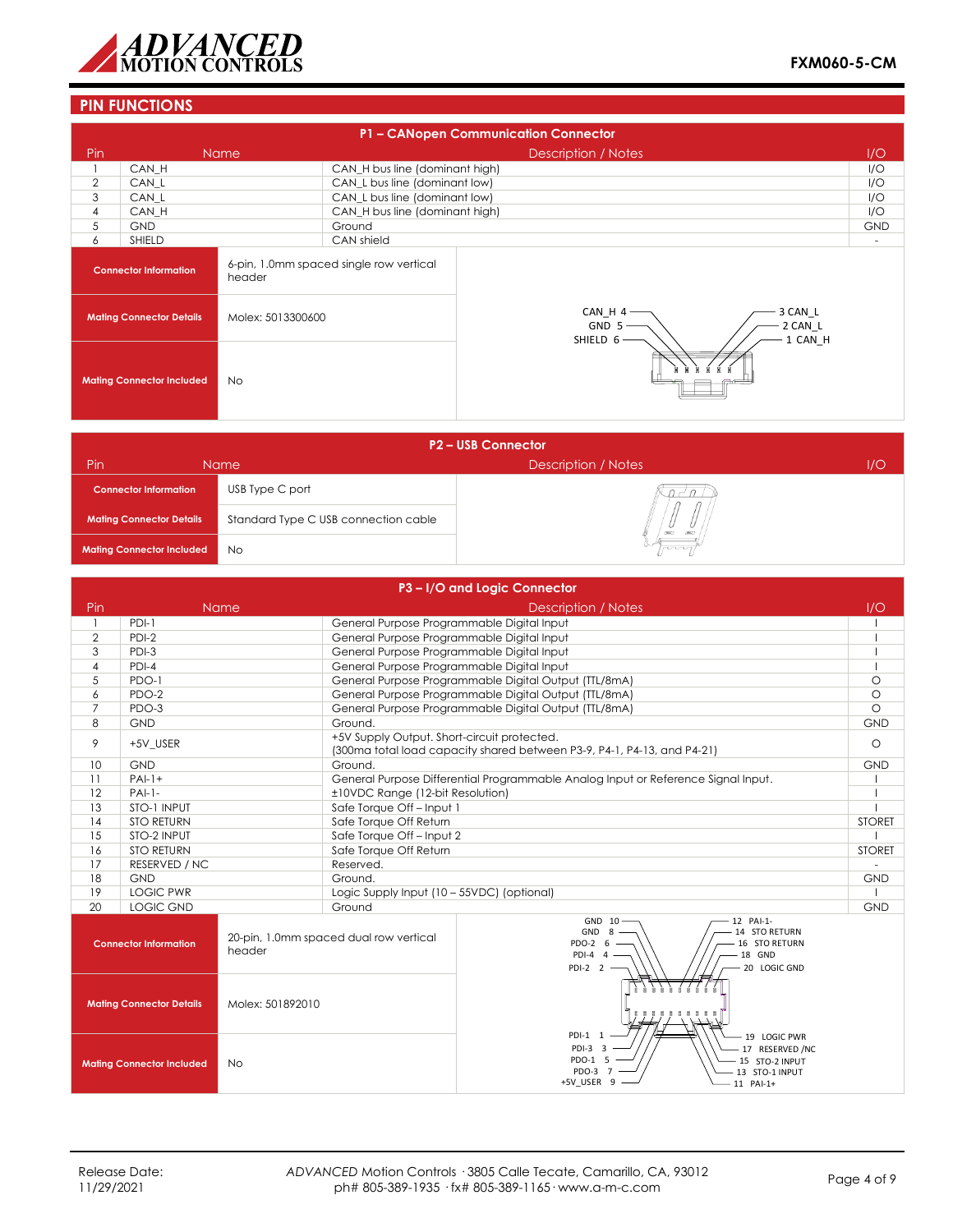

|                | <b>P4 - Feedback Connector</b>   |                                                  |                                                                                                                                                                                                                                          |                                            |  |  |
|----------------|----------------------------------|--------------------------------------------------|------------------------------------------------------------------------------------------------------------------------------------------------------------------------------------------------------------------------------------------|--------------------------------------------|--|--|
| Pin            | Absolute<br>Encoder              | Incremental<br>Encoder                           | <b>Description / Notes</b>                                                                                                                                                                                                               | 1/O                                        |  |  |
| $\mathbf{1}$   | +5V_USER                         | +5V USER                                         | +5V Supply Output. Short-circuit protected.<br>(300ma total load capacity shared between P3-9, P4-1, P4-13, and P4-21)                                                                                                                   |                                            |  |  |
| $\overline{2}$ | <b>GND</b>                       | <b>GND</b>                                       | Ground.                                                                                                                                                                                                                                  | <b>GND</b>                                 |  |  |
| 3              | <b>HALL A</b>                    | <b>HALL A</b>                                    |                                                                                                                                                                                                                                          |                                            |  |  |
| $\overline{4}$ | <b>HALL B</b>                    | <b>HALL B</b>                                    | Single-ended Commutation Sensor Inputs.                                                                                                                                                                                                  |                                            |  |  |
| 5              | <b>HALL C</b>                    | <b>HALL C</b>                                    |                                                                                                                                                                                                                                          | $\overline{1}$                             |  |  |
| 6              | <b>THERMISTOR</b>                | <b>THERMISTOR</b>                                | Motor Thermal Protection.                                                                                                                                                                                                                | $\mathbf{I}$                               |  |  |
| $\overline{7}$ | $ENC$ 2 A+                       | $ENC$ $2$ $A+$                                   | Differential Incremental Encoder A.                                                                                                                                                                                                      | $\overline{\phantom{a}}$                   |  |  |
| 8              | ENC 2 A-                         | ENC 2 A-                                         |                                                                                                                                                                                                                                          | $\overline{1}$                             |  |  |
| 9              | $ENC$ 2 $B+$                     | $ENC$ 2 $B+$                                     | Differential Incremental Encoder B.                                                                                                                                                                                                      | $\mathbf{I}$                               |  |  |
| 10             | ENC 2 B-                         | ENC 2 B-                                         |                                                                                                                                                                                                                                          | $\overline{1}$                             |  |  |
| 11             | $ENC$ 2 I+                       | $ENC$ 2 $H$                                      | Differential Incremental Encoder Index.                                                                                                                                                                                                  | $\overline{1}$                             |  |  |
| 12             | $ENC$ 2 $I-$                     | $ENC$ 2 $I$ -                                    |                                                                                                                                                                                                                                          | $\mathbf{I}$                               |  |  |
| 13             | +5V_USER                         | +5V_USER                                         | +5V Supply Output. Short-circuit protected.<br>(300ma total load capacity shared between P3-9, P4-1, P4-13, and P4-21)                                                                                                                   | $\circ$                                    |  |  |
| 14             | <b>GND</b>                       | <b>GND</b>                                       | Ground.                                                                                                                                                                                                                                  | <b>GND</b>                                 |  |  |
| 15             | $STEP +$                         | STEP +                                           | Differential Step Input.                                                                                                                                                                                                                 | $\overline{1}$                             |  |  |
| 16             | STEP-                            | STEP-                                            |                                                                                                                                                                                                                                          | $\overline{1}$                             |  |  |
| 17             | $DIR +$                          | $DIR +$                                          | Differential Direction Input.                                                                                                                                                                                                            | $\overline{1}$<br>$\overline{\phantom{a}}$ |  |  |
| 18             | $DIR -$                          | DIR-                                             |                                                                                                                                                                                                                                          |                                            |  |  |
| 19             | <b>RESERVED</b>                  | <b>RESERVED</b>                                  | Reserved.                                                                                                                                                                                                                                |                                            |  |  |
| 20             | <b>RESERVED</b>                  | RESERVED                                         |                                                                                                                                                                                                                                          |                                            |  |  |
| 21             | +5V_USER                         | +5V_USER                                         | +5V Supply Output. Short-circuit protected.<br>(300ma total load capacity shared between P3-9, P4-1, P4-13, and P4-21)                                                                                                                   |                                            |  |  |
| 22             | <b>GND</b>                       | <b>GND</b>                                       | Ground.                                                                                                                                                                                                                                  | <b>GND</b>                                 |  |  |
| 23             | ENC 1 DATA+                      | ENC 1 A+                                         | Differential Data Line for Absolute Encoders (BiSS: SLO+/-) or Differential Incremental                                                                                                                                                  | $\mathbf{I}$                               |  |  |
| 24             | ENC 1 DATA-                      | ENC 1 A-                                         | Encoder A.                                                                                                                                                                                                                               | $\overline{1}$                             |  |  |
| 25             | ENC 1 CLOCK+                     | $ENC$ 1 $B+$                                     | Differential Clock Line for Absolute Encoders (BiSS: MA+/-) or Differential Incremental                                                                                                                                                  | $\overline{1}$                             |  |  |
| 26             | ENC 1 CLOCK-                     | ENC 1 B-                                         | Encoder B.                                                                                                                                                                                                                               | $\overline{1}$                             |  |  |
| 27             | ENC 1 REF MARK+                  | <b>ENC 1 I+</b>                                  | Differential Reference Mark for Absolute Encoders (Leave open for BiSS and EnDat 2.2)<br>$\alpha$                                                                                                                                        | $\mathbf{I}$                               |  |  |
| 28             | ENC 1 REF MARK-                  | ENC 1 I-                                         | Differential Incremental Encoder Index.                                                                                                                                                                                                  | $\mathbf{I}$                               |  |  |
| 29             | <b>RESERVED</b>                  | RESERVED                                         | Reserved.                                                                                                                                                                                                                                | ÷                                          |  |  |
| 30             | <b>RESERVED</b>                  | <b>RESERVED</b>                                  | Reserved.                                                                                                                                                                                                                                |                                            |  |  |
|                | <b>Connector Information</b>     | 30-pin, 1.0mm spaced dual row vertical<br>header | STEP- 16<br>18 DIR-<br>GND 14<br>20 RESERVED<br>ENC 2 I- 12<br>22 GND<br>ENC 2 B- 10 -<br>24 ENC 1 DATA- / ENC 1 A-<br>ENC $2A - 8$ -<br>THERMISTOR 6 -<br>- 26 ENC 1 CLOCK- / ENC 1 B-<br>HALL B 4 -<br>- 28 ENC 1 REF MARK- / ENC 1 I- |                                            |  |  |
|                | <b>Mating Connector Details</b>  | Molex: 5011893010                                | $GND$ 2 -<br>- 30 RESERVED<br>+5V_USER 1<br>- 29 RESERVED<br>- 27 ENC 1 REF MARK+ / ENC 1 I+<br>HALL A 3 -                                                                                                                               |                                            |  |  |
|                | <b>Mating Connector Included</b> | No                                               | HALL C 5<br>25 ENC 1 CLOCK + / ENC 1 B+<br>$ENC 2 A+ 7$<br>- 23 ENC 1 DATA+ / ENC 1 A+<br>$ENC2B+9$ -<br>21 +5V OUT<br>19 RESERVED<br>ENC2H11<br>$-17$ DIR +<br>+5V USER 13 -<br>STFP+<br>15                                             |                                            |  |  |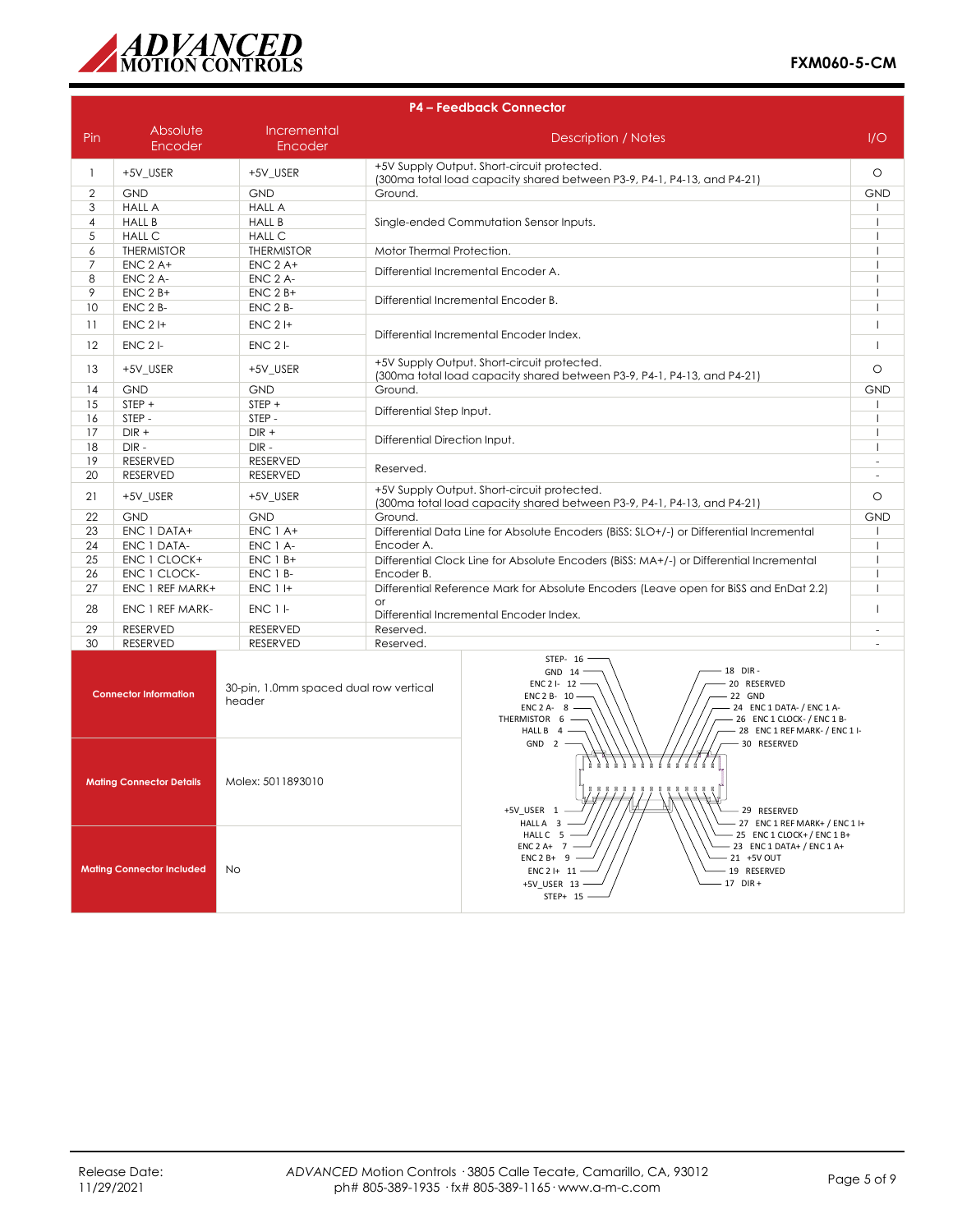

| <b>P5 - Power Connector</b>                                                          |           |             |                                                                                                                                                                           |  |            |  |
|--------------------------------------------------------------------------------------|-----------|-------------|---------------------------------------------------------------------------------------------------------------------------------------------------------------------------|--|------------|--|
| Pin                                                                                  |           | <b>Name</b> | Description / Notes<br>1/O                                                                                                                                                |  |            |  |
|                                                                                      | <b>HV</b> |             | DC Supply Input. Applications with a supply voltage higher than 30VDC require a minimum<br>external decoupling capacitance of 470µF / 100V added across HV and POWER GND. |  |            |  |
| $\overline{2}$                                                                       | POWER GND |             | Ground.                                                                                                                                                                   |  | <b>GND</b> |  |
| 2-port 3.5mm spaced vertical entry screw<br><b>Connector Information</b><br>terminal |           |             | POWER GROUND 2 -<br>$HV 1$ —                                                                                                                                              |  |            |  |
| N/A<br><b>Mating Connector Details</b>                                               |           |             |                                                                                                                                                                           |  |            |  |
| N/A<br><b>Mating Connector Included</b>                                              |           |             | $=$ $=$                                                                                                                                                                   |  |            |  |

| <b>P6 - Motor Power Connector</b>        |                |                                          |                                                |                     |         |  |
|------------------------------------------|----------------|------------------------------------------|------------------------------------------------|---------------------|---------|--|
| <b>Pin</b>                               |                | <b>Name</b>                              |                                                | Description / Notes | I/O     |  |
|                                          | <b>MOTOR A</b> |                                          | Motor Phase A.                                 |                     | $\circ$ |  |
| $\mathfrak{D}$                           | <b>MOTOR B</b> |                                          | Motor Phase B.                                 |                     | O       |  |
| 3                                        | MOTOR C        |                                          | Motor Phase C.                                 |                     | О       |  |
| <b>Connector Information</b><br>terminal |                | 3-port 3.5mm spaced vertical entry screw | MOTORC $3$ —<br>MOTOR B $2$ –<br>MOTORA $1$ –– |                     |         |  |
| N/A<br><b>Mating Connector Details</b>   |                |                                          |                                                |                     |         |  |
| N/A<br><b>Mating Connector Included</b>  |                |                                          | 그그다                                            |                     |         |  |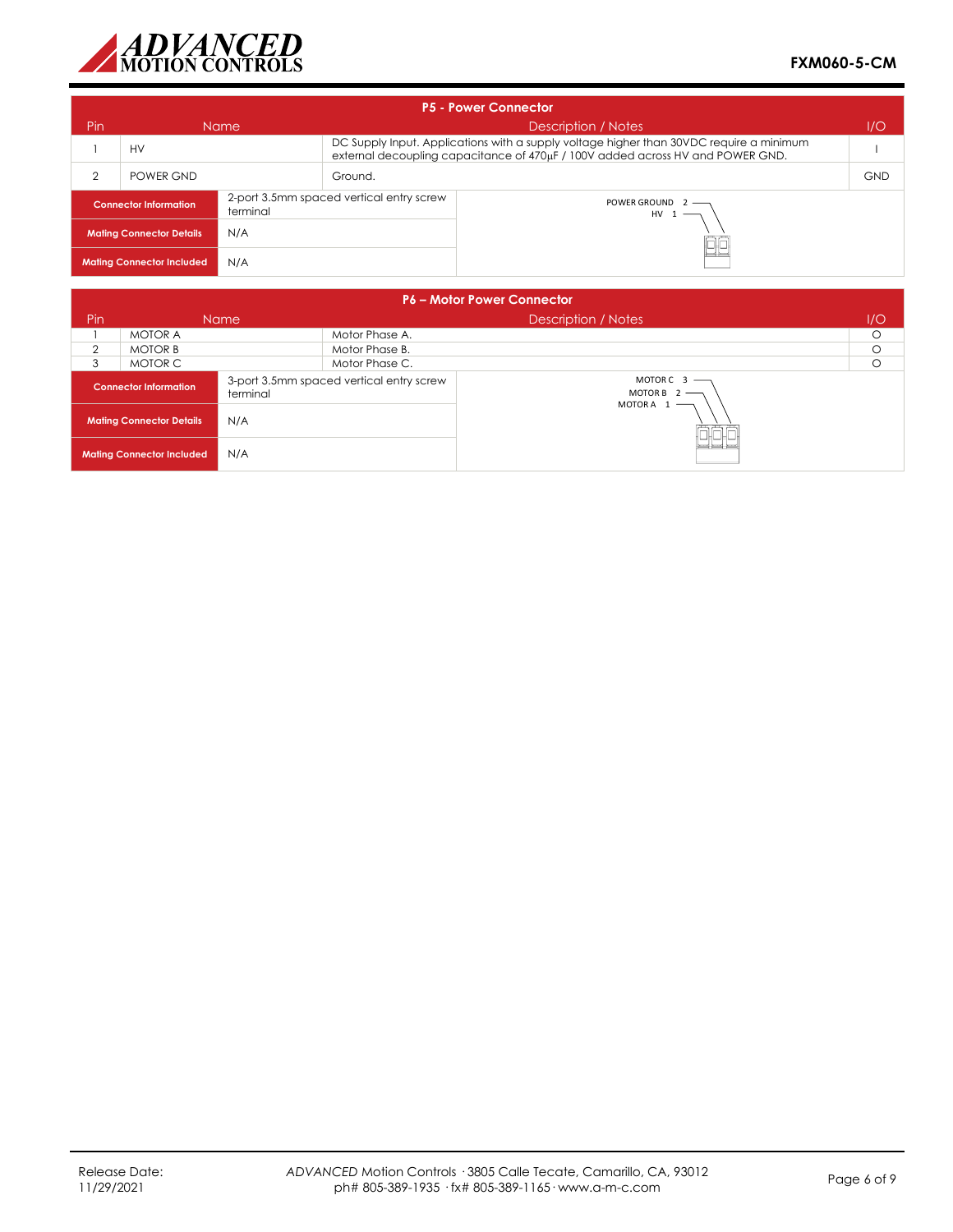

## **BOARD CONFIGURATION**

#### **Status LED Functions**

| <b>LED</b>  | <b>Description</b>                                                                                                                           |
|-------------|----------------------------------------------------------------------------------------------------------------------------------------------|
| <b>STAT</b> | Indicates drive power bridge status. GREEN when DC bus power is applied and the drive is enabled. RED when the drive is in a<br>fault state. |
| LOGIC PWR   | Indicates that +5V logic power is available to the drive. GREEN when +5V logic power is available.                                           |

#### **Switch Settings**

The CANopen Node ID and baud rate are set using DIP Switch SW1. Switch settings are given in the below table.

| SW <sub>1</sub> | <b>Description</b>          | On                                                                                                                                     | Off                            |  |  |  |
|-----------------|-----------------------------|----------------------------------------------------------------------------------------------------------------------------------------|--------------------------------|--|--|--|
|                 | Bit 0 of binary CANopen ID. | On = 1, Off = 0. Note that setting all addressing switches to 0 will use<br>the address stored in NVM. Default setting is NVM address. |                                |  |  |  |
| $\overline{2}$  | Bit 1 of binary CANopen ID. |                                                                                                                                        |                                |  |  |  |
| 3               | Bit 2 of binary CANopen ID. |                                                                                                                                        |                                |  |  |  |
| $\overline{4}$  | Bit 3 of binary CANopen ID. |                                                                                                                                        |                                |  |  |  |
| 5               | <b>Baud Rate</b>            | 500k                                                                                                                                   | Set via software (default)     |  |  |  |
| 6               | <b>RESERVED</b>             | Invalid                                                                                                                                | Leave off for proper operation |  |  |  |
| 7               | <b>RESERVED</b>             | Invalid                                                                                                                                |                                |  |  |  |
| 8               | Network Termination         | Terminated                                                                                                                             | Not Terminated (default)       |  |  |  |

### **Safe Torque Off (STO) Inputs**

The Safe Torque Off (STO) inputs are dedicated +5VDC sinking single-ended inputs. For applications not using STO functionality, disabling of the STO feature is required for proper drive operation. STO may be disabled by following the STO Disable wiring instructions as given in the hardware installation manual.

#### **Mating Connector Kit**

Mating connector housing and crimp contacts can be ordered as a kit using *ADVANCED* Motion Controls' part number KC-MC1XFM01. This includes mating connector housing and crimp style contacts for the Communication, I/O and Logic, and Feedback connectors. The recommended tool for crimping the contacts is Molex PN: 63819-1500 (not included with the kit).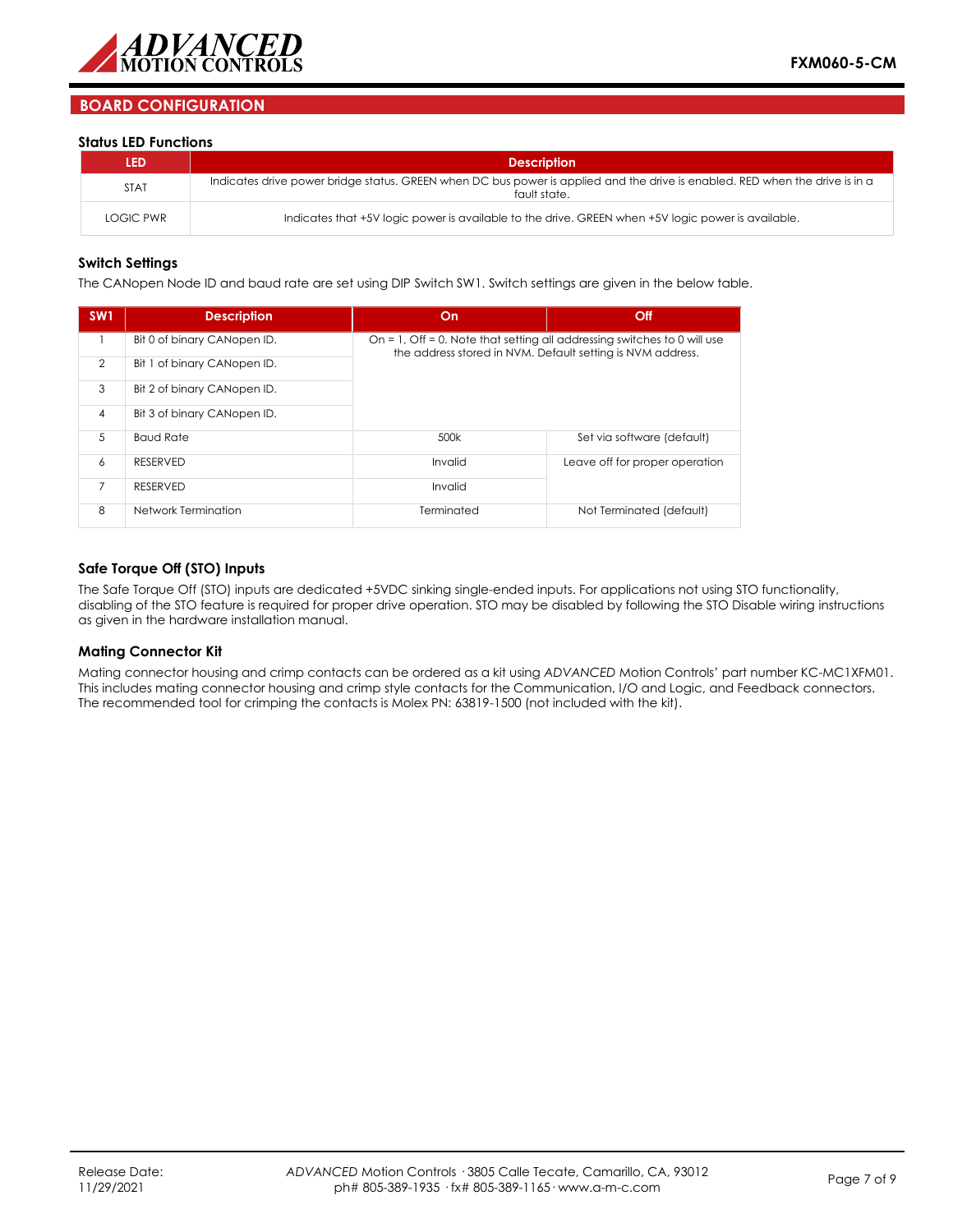

#### **MOUNTING DIMENSIONS** $\overline{\downarrow}$  $\overline{2}$  $\begin{bmatrix} 22 \\ 0.86 \end{bmatrix}$  $\phi$ 1.7<br>[.07]  $\begin{bmatrix} 11.6 \\ .45 \end{bmatrix}$  $\rightarrow$  $\begin{array}{c} 49 \\ [1.93] \end{array}$  $\begin{bmatrix} 2.3 \\ .09 \end{bmatrix}$ Ä 島 2X 4-40 UNC-2B  $\frac{38.1}{[1.50]}$  $\frac{36.3}{[1.43]}$  $\frac{50.8}{[2.00]}$ Ó ō ш  $\begin{bmatrix} 1.8 \\ 0.07 \end{bmatrix}$  $0000$ 4  $\overline{\mathbf{0}}$  $\begin{bmatrix} 25.4 \\ 1.00 \end{bmatrix}$  $2x$  1.8<br>[.07] 23.6 NAME DATE<br>DRAWN P. MEAD 07/02/2020 ADVANCED UNLE **ENSIONS ARE IN MM [INCH]<br>TOLERANCES ARE:** MOUNTING DIMENSIONS;<br>FM060-5-CM LERANCES AR<br>  $X = \pm 5$ <br>  $X = \pm 25$ <br>  $X0 = \pm .127$  $rac{1}{\sqrt{2}}$ MD\_FM060-5-CMA  $rac{rev}{1}$  $\angle$  = a.5° THIRD ANGLE PROJECTION @E SOLIDWORKS CAD DRAWING DO NOT MANUALLY UPDATE SHEET DO NOT SCALE DRAWING © ADVANCED MOTION CONTROLS 1 OF 1